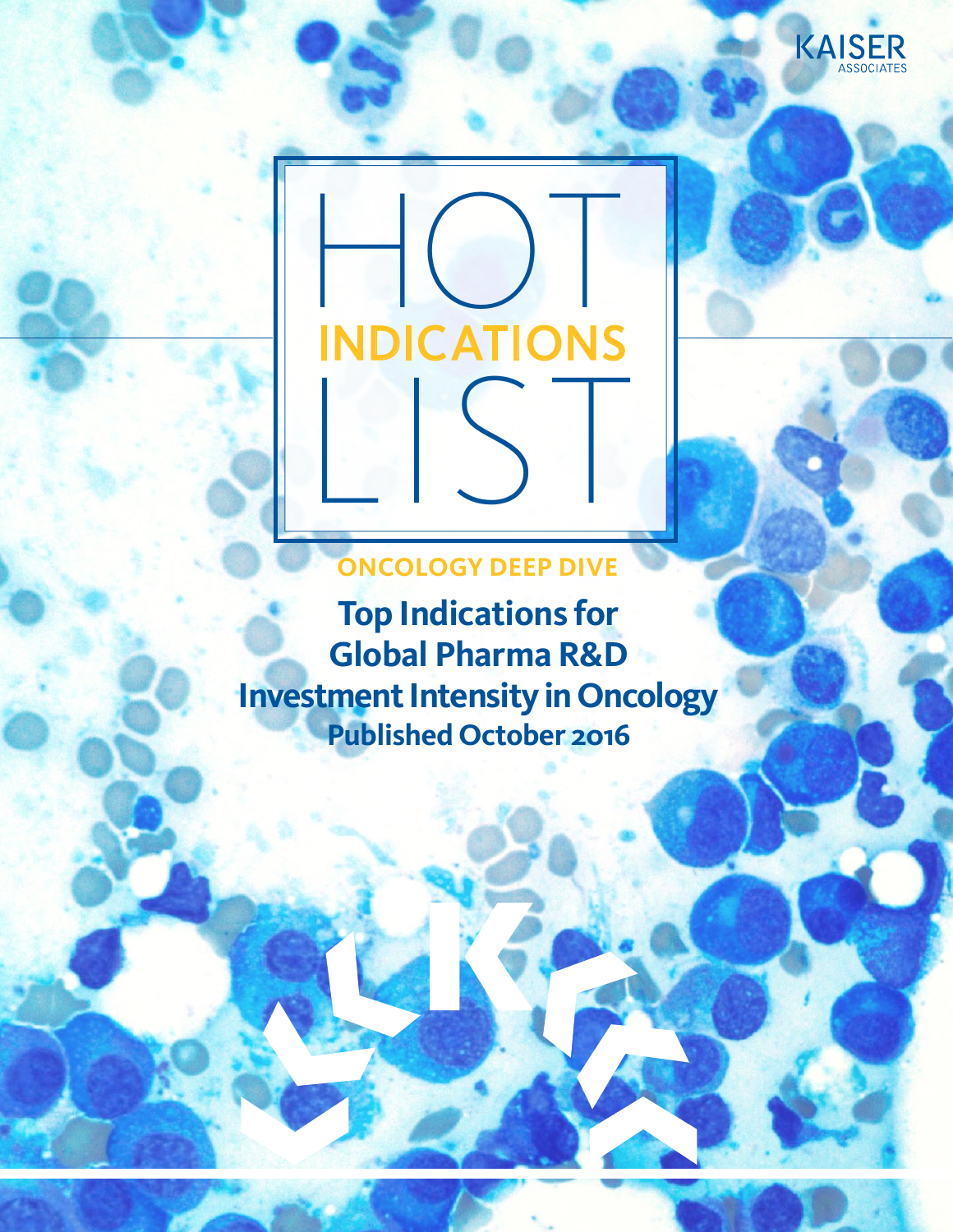

(# OF 20) INDICATES TA RANK



2015 Cumulative VC Funding

2015 Cumulative IPO Amount

### **INDICATIONS IN TOP 100:**

Breast cancer (#2) Non-small cell lung cancer(#3) Brain cancer (#6) Acute myelogenous leukemia (#7) Ovarian cancer (#8) Melanoma (#9) Prostate cancer (#10) Pancreatic cancer (#11) Non-Hodgkin's lymphoma (#14)

Multiple myeloma (#16) B cell lymphoma (#17) Colorectal cancer (#21) Chronic lymphocytic leukemia (#26) Renal cancer (#39) Head and neck cancer (#42) Bladder cancer (#52) Mesothelioma (#55) Cervical cancer (#61)

**COMPANIES** (#1 of 20) 1,095

340,618 **PUBLICATIONS**  $(\#1 \tof 20)$ 

1,394 **PHASE II &III PROGRAMS** (#1 of 20)

> Sarcoma (#62) Neuroendocrine tumors (#63) Small cell lung cancer (#65) Epithelial cancer (#66) Gastrointestinal cancer (#69) Myelodysplastic syndrome (#73) Biliary cancer (#80) Hodgkin's disease (#99)



**1**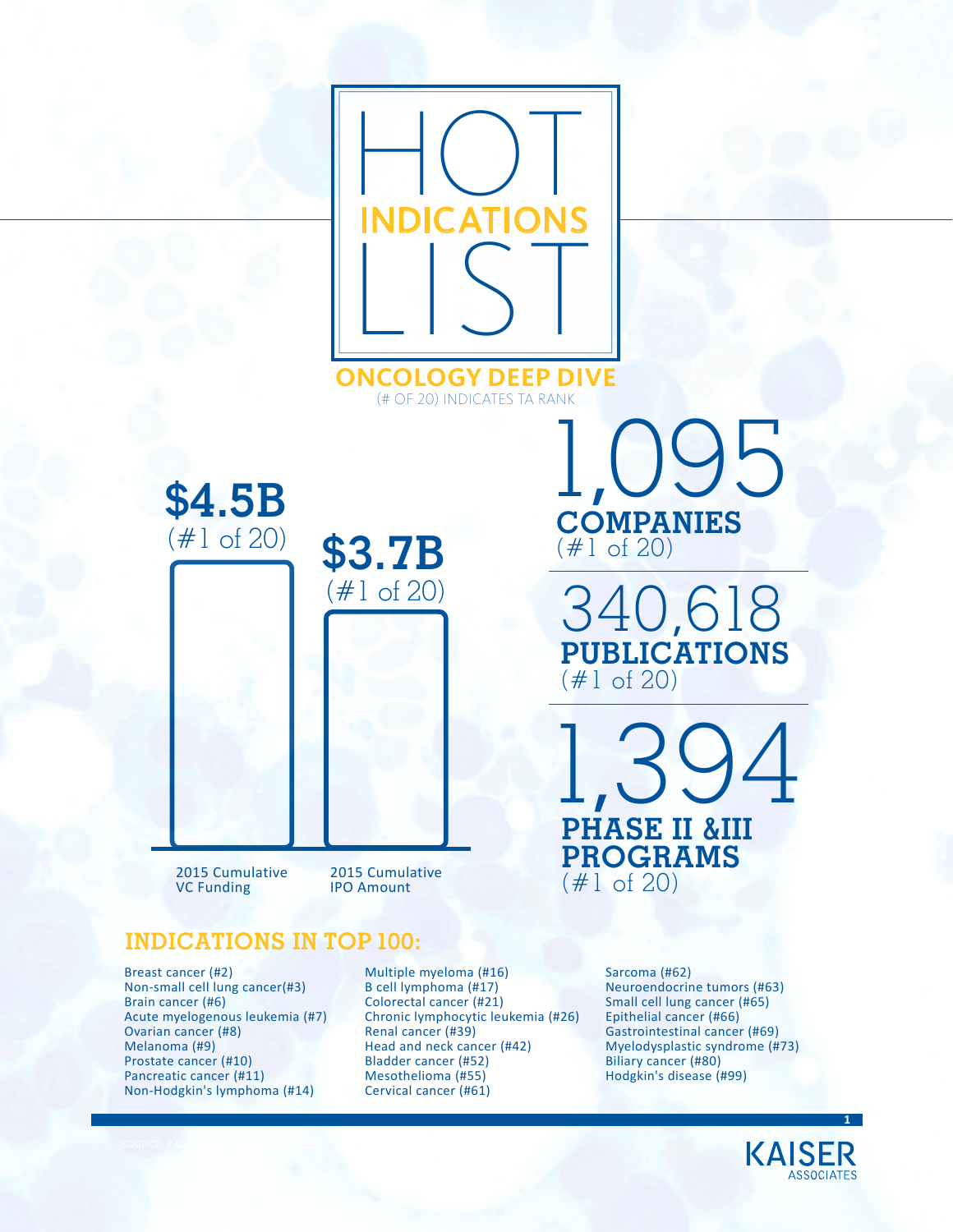# ONCOLOGY DEEP DIVE

HOT INDICATIONS LIST

## In 2015, Oncology continued its run as a hot focus for drug development. Major indications within Oncology, such as breast cancer (#2), non-small cell lung cancer

**(NSCLC, #3), brain cancer (#6)**, and **acute myelogenous leukemia (#7)**, are not new to the scene, but rather have been focuses of intense pipeline activity for many years.

However, these top indications are not the whole story: major movers and shakers in the oncology indication rankings from 2014 to 2015 include **sarcoma** (**#62** in 2015, compared to #125 in 2014) and **biliary cancer/ cholangiocarcinoma** (**#80** in 2015, compared to #176 in 2014). Biliary cancer is a rare, aggressive form of liver cancer with few current treatment options. In 2015, the

FDA granted Orphan Drug designations for biliary cancer to 3 compounds from ArQule, ASLAN Pharmaceuticals, and Delcath Systems. Delcath used a \$156M IPO to fund further development of their unique drug-device combination of melphalan delivered via Delcath's Chemosat system. These signs indicate that rare cancers are getting more attention that will hopefully translate into an improved treatment landscape in the years to come.

In 2015, BMS's Opdivo and Merck's Keytruda were the first immunotherapies to gain FDA and EMA approval for



#### **Number of Programs by Stage of Development**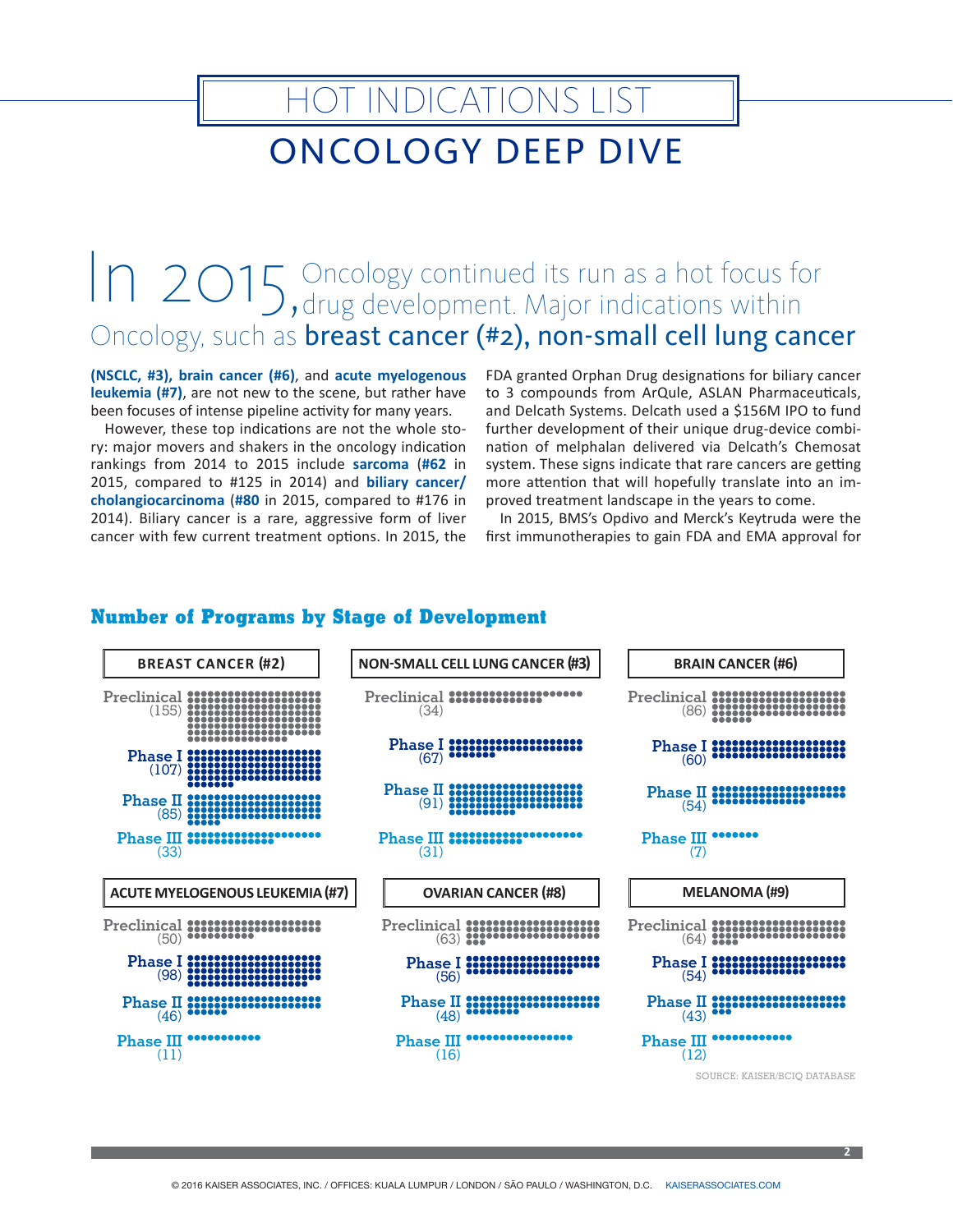

SOURCE: KAISER/BCIQ DATABASE

**3**

**melanoma (#9)** and **NSCLC**. These approvals paved the way for other immunotherapies currently in late stage development from major players including Roche (atezolizumab) and EMD Serono/Pfizer (avelumab). The impact of immunotherapies on development activity is still being observed, as there is a rush to capture additional indications that is reflected in cancers including **breast, colorectal (#21), renal (#39), bladder (#52)**, and **gastric cancer (#126)**. Clearly, immunotherapies are revolutionary and have changed the treatment paradigm for many cancer types — but where does the industry go from here?

#### **Back to Basics**

Alongside immunotherapy development, both large and small companies have been discovering and developing small molecule kinase inhibitors. This activity has been based on well-established knowledge:

## Mutations in kinases regulating cellular growth signaling and division underlie all cancers.

Building on many years of basic research identifying key cross-tumor site mutations, and following on the success of kinase inhibitors such as Gleevec (Novartis) for **chronic myelogenous leukemia (#223)** and Zelboraf (Genentech/ Roche) in **melanoma**, many other kinase inhibitors are now reaching late-stage development. Inhibiting growth signaling kinases allows companies, in theory, to target a variety of indications, from large indications such as **breast** and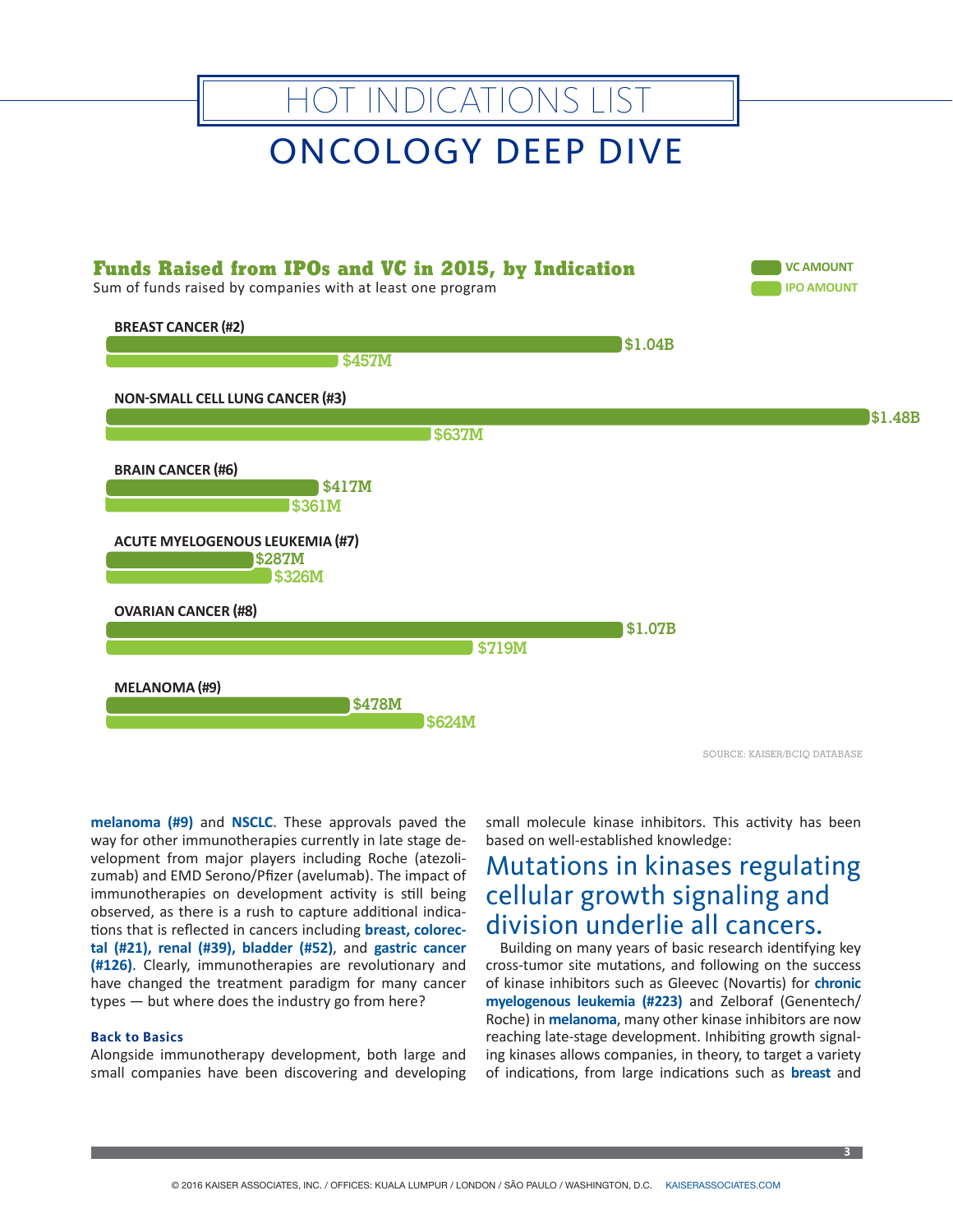# ONCOLOGY DEEP DIVE HOT INDICATIONS LIST

**prostate (#10)** cancers to rare tumors such as soft tissue **sarcomas**. However, in practice, developing growth signaling kinase inhibitors requires a number of strategic choices. Among these are:

- **In early stage development, which mutations to target?**  Some kinases, such as p53 or K-Ras, are very commonly mutated but notoriously difficult to target specifically is it worthwhile to enter clinical development with a compound that may later display an unfavorable side effect profile?
- **Which tumor sites to target?** Is it better to choose a more common cancer, where patient populations are large but there is more intense competition, or a rare cancer, where obtaining orphan drug status may be a possibility?
- **Should trials include only patients confirmed to have the relevant kinase mutation,** or does the potential payoff from targeting a larger patient population outweigh the risk of failure to meet endpoints?
- **Should candidate compounds enter trials as monotherapies, or in combination?** If in combination, with what drugs (e.g. standard of care chemotherapy, immunotherapy)?
- **Once a kinase inhibitor has been approved, what would be the best label expansions** — e.g. earlier in the same cancer treatment pathway, or is this the best opportunity to capture some rare indications?

There are a number of different ways to address the challenges of optimizing development of growth signaling kinase inhibitors, with their seemingly endless possibilities. We are now seeing some of these decisions affecting late-stage development activity.

For instance, Merck is approaching development of their AKT inhibitor MK-2206 very differently than Otsuka and AstraZeneca are advancing their candidate, AZD5363.Merck is going for multiple indications, with trials for breast, prostate, pancreatic, colorectal, and non-small cell lung cancers as well as B-cell lymphoma, while AZD5363 is only in trials for breast cancer.

As growth signaling kinase inhibitors in development approach these challenges, we can be sure that we will see the effects of their decisions, from development in 2016 to the landscape of the future oncology market and while the mechanism of action of these compounds is well-known, their future may not be what we predict.

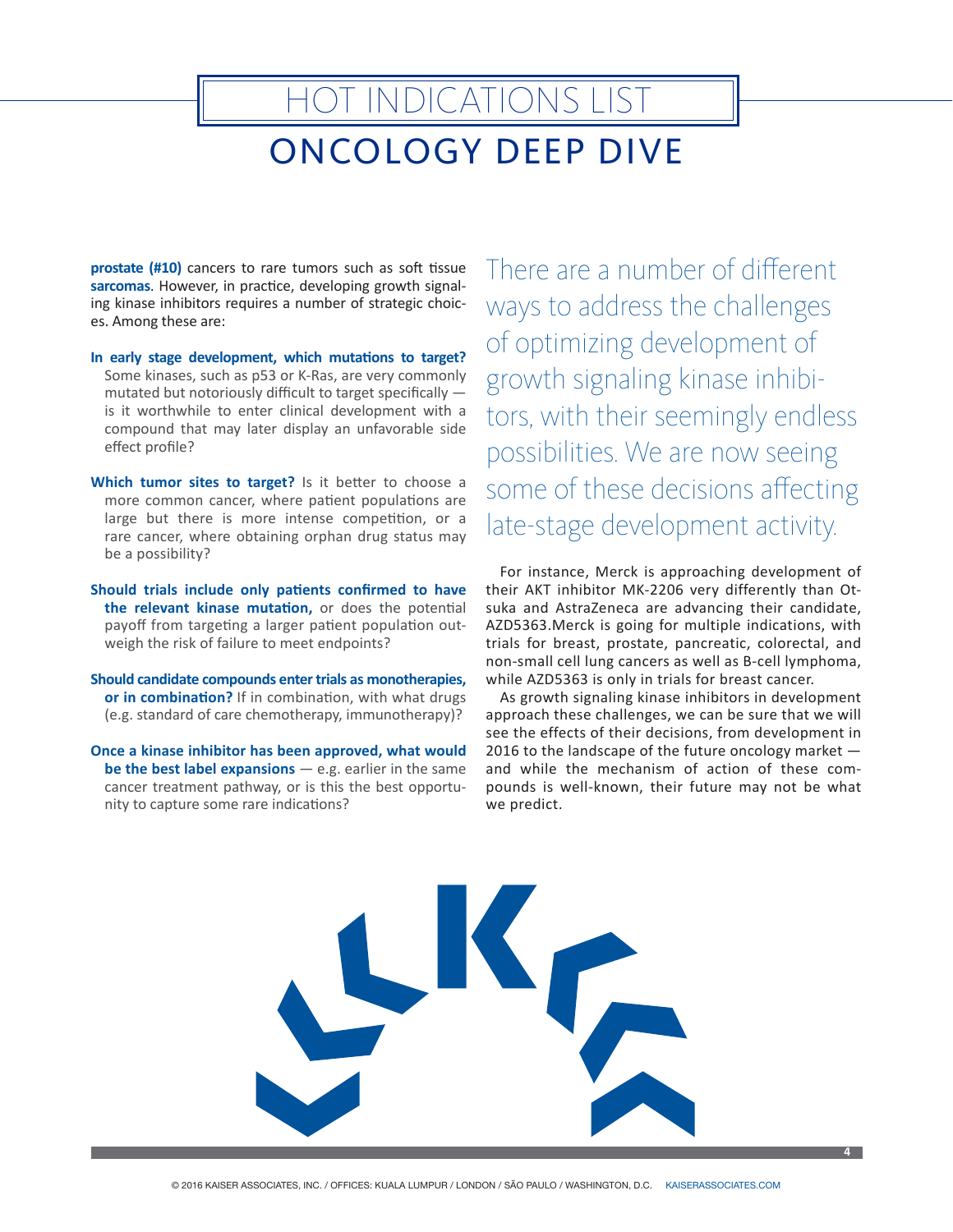## HOT INDICATIONS LIST METHODOLOGY

 $\left|\right|$ aiser Associates' methodology is designed to assess investment intensity of drug development for each indication through a comprehensive and balanced analysis of the key drivers and metrics.

Our Hot Indications analysis framework considers the volume of ongoing scientific investigation, as well as the types of companies and level of funding supporting these trials. Kaiser's analysis evaluated 13,182 drug programs ongoing in 2015, categorized them into 577 unique indications, and compared available data for these indications across three main criteria:

#### **1. PIPELINE SCORE**

The Pipeline Score measures the overall level of drug development activity for an indication. The score gives greater value to later-stage programs, higher volumes of programs overall, and indications with greater numbers of companies with programs.

#### **2. R&D FUNDING**

R&D Funding estimates the availability of financing to support the development of each drug program to its reasonable endpoint. For some programs, this endpoint will be FDA approval, while for others it will be discontinuation in preclinicals or Phase I.

The score measures availability of funds and willingness to invest based on two main inputs for each indication. First, the R&D Funding Score quantifies the historical track record of sponsor companies, based on the number of drugs each company has successfully developed. Second, the score measures initial public offering and venture capital investment fundraising activity in 2014 for each indication, with the expectation that the financing from such events will be major contributors in supporting ongoing R&D programs.

#### **3. ACADEMIC FOCUS**

Academic Focus measures the overall publication activity for each indication, based on the absolute number and the one-year change in publications citing the indication for the evaluation period.

#### **Hot Indications Ranking**

For each of the 577 indications, the overall ranking score is calculated by a weighted average of Pipeline Score (50%), R&D Funding (40%) and Academic Focus (10%). Throughout this analysis, the rank number from the final Hot Indications List is denoted in parentheses immediately following first mention of the indication in each section.

#### **Therapeutic Areas & Ranking**

The Therapeutic Area Ranking is an index of R&D investment intensity that synthesizes and normalizes the Hot Indications Ranking scores for all indications within a Therapeutic Area.

Each indication is categorized into one of 21 TAs, which include 20 major fields of medicine and an "Other" group. The assignment of indications into TA plays a meaningful role in the Therapeutic Area Ranking. In general, indications are categorized based on the medical specialty most likely to treat patients with a disease or disorder.

Systemic diseases, such as automimmune disorders, or TAs representing a variety of medical specialties, such as Musculoskeletal, are grouped on a case-by-case basis. For example, Crohn's disease and ulcerative colitis are included in Gastroenterology rather than Autoimmune, whereas Multiple Sclerosis is included in Autoimmune due to the variety of symptoms it presents.

## To see the full list, go to **info[.kaiserassociates.com/](info.kaiserassociates.com/2016-hot-indications)2016-hot-indications**

**5**